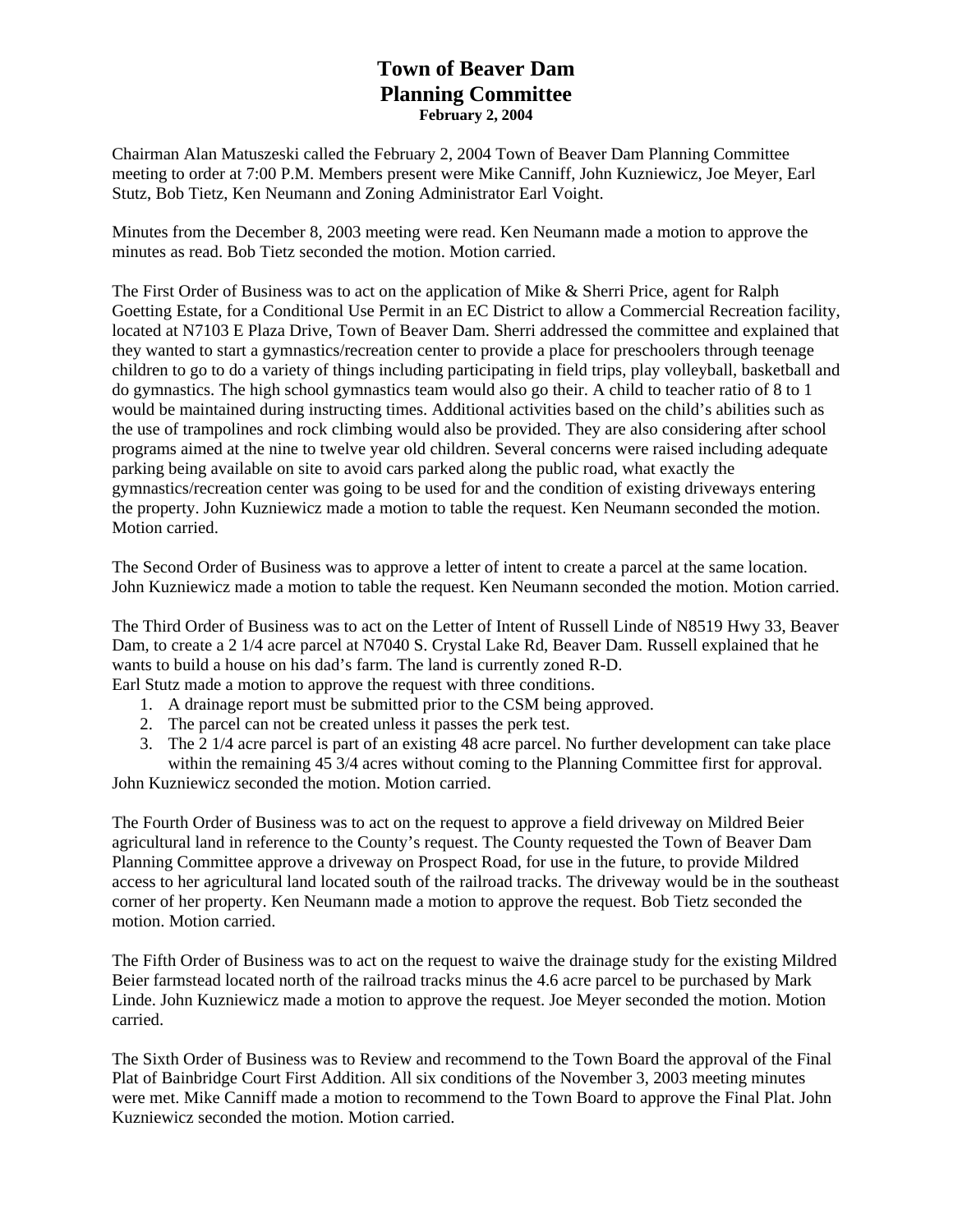The Seventh Order of business was to review and discuss the chapter 17 ordinance revisions and recommend to the Town Board for approval with a public hearing. John Kuzniewicz made a motion to recommend to the Town Board to approve with a public hearing the Chapter 17 ordinance revisions. Earl Stutz seconded the motion. Motion carried. Joe Meyer objected.

John Kuzniewicz made a motion to adjourn. Ken Neumann seconded the motion. Motion carried.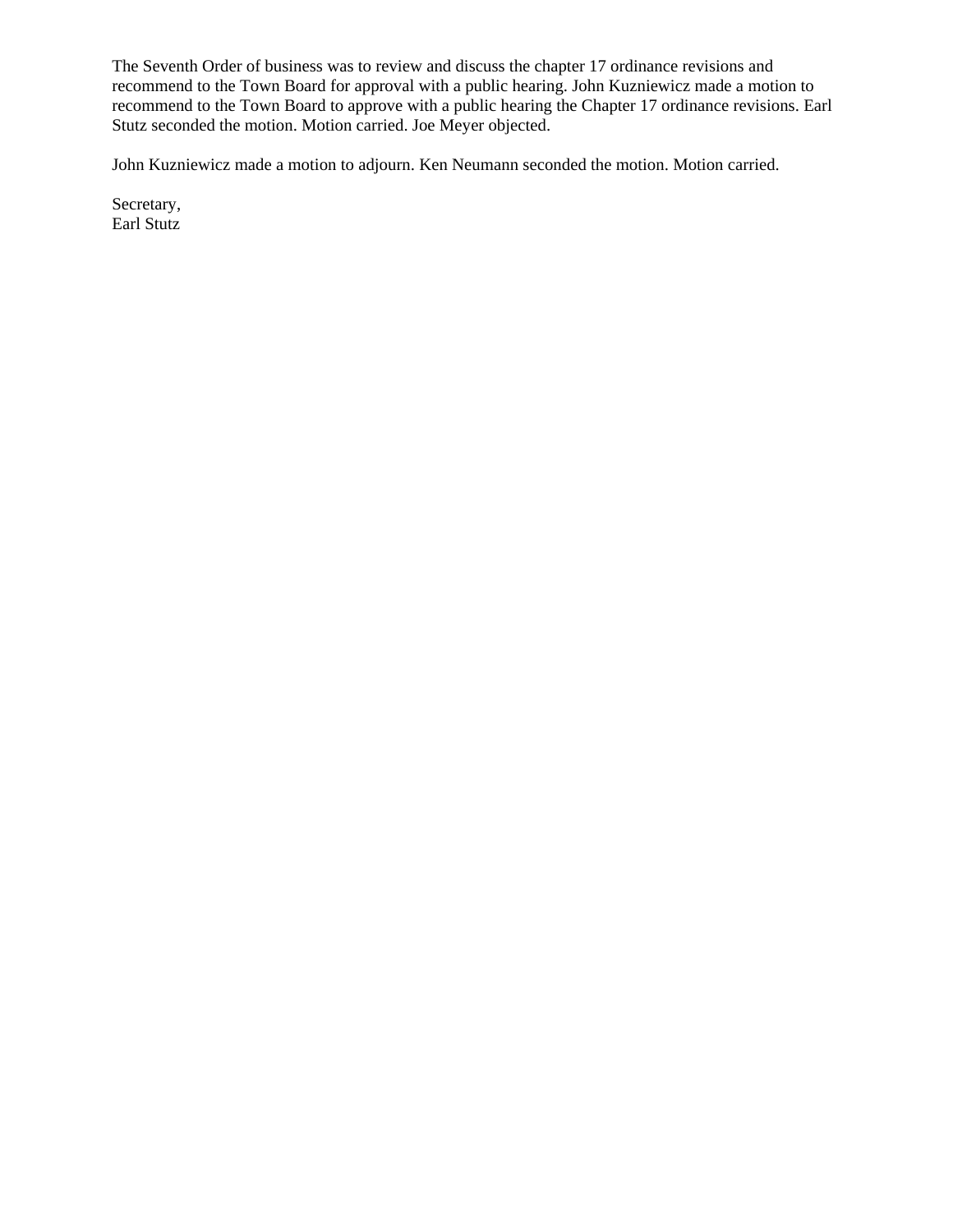# **Town of Beaver Dam Planning Committee March 1, 2004**

Chairman Alan Matuszeski called the March 1, 2004 Town of Beaver Dam Planning Committee meeting to order at 7:00 P.M. Members present were John Kuzniewicz, Joe Meyer, Earl Stutz, Bob Tietz, Ken Neumann and Zoning Administrator Earl Voight.

Minutes from the February 2, 2004 meeting were read. John Kuzniewicz made a motion to approve the minutes as corrected. Ken Neumann seconded the motion. Motion carried.

The First Order of Business was the annual review of the Conditional Use Permit of Powercom Park Raceway. Lee Merkel gave a report on the status of racing for the coming season.

- 1 May is the first regular season race.
- There will be less racing on other than Saturday nights than last year.
- On Saturdays once in June and once in September the World of Outlaws will be racing. Both will be nationally televised.
- On a Tuesday in June, Tony Stewart will be racing for a charity he supports.
- On a Saturday in April, the United States Auto Club will be racing.
- There will be no motorcycle races this year. The National Motorcycle Association went bankrupt. Lee complimented our Township Police on the good working relationship they have with raceway

personnel and County officers and the professional manner in which they conduct themselves. He wanted to make sure that message got back to the officers involved.

Neal Stippich questioned two specific dates last year where he received noise complaints. One was for running past the agreed to evening hours of operation and the other was for starting before them early on a Saturday morning. Lee explained the reason the evening race ran so late was due to a delay in starting because of track conditions and during the race they had two accidents that involved attending to people that had been injured. The early Saturday morning incident was employee error and Lee took corrective measures at that time.

The Conditional Use Permit for the Powercom Park Raceway is a separate document with 21 specific conditions. Several conditions had directives or deadlines associated with them. They are listed below along with Lee's comments on each.

Item 7 Lighting: Lee recognizes that the northwest corner of the parking lot is still in need of additional lighting and is currently working on it. He has the lights but needs to acquire the poles.

Item 16 The Earthen Berm: Lee stated that the berm has been extended 300 to 400 feet and that the 1 June, 2004 completion date should be met with the exception of having the grass in place.

Item 17 Signage: Lee said he will make every effort to meet the 1 June, 2004 deadline.

Item 18 Site Plan: A site plan with evacuation route was delivered to the Fire Department and approved by them.

John Kuzniewicz made a motion to renew the Conditional Use Permit for another year. The Conditions will remain the same as are in place now. Bob Tietz seconded the motion. Motion carried.

The Second Order of Business was to act on the application of Mike & Sherri Price, agent for Ralph Goetting Estate, for a Conditional Use Permit in an EC District to allow a Commercial Recreation facility, located at N7103 E Plaza Drive, Town of Beaver Dam. Mike said that both driveway culverts would be replaced by the Goetting estate. Neil Stippich requested that one of the Town Board members be present to ensure proper elevation placement. John Kuzniewicz made a motion to approve the application with the following three conditions.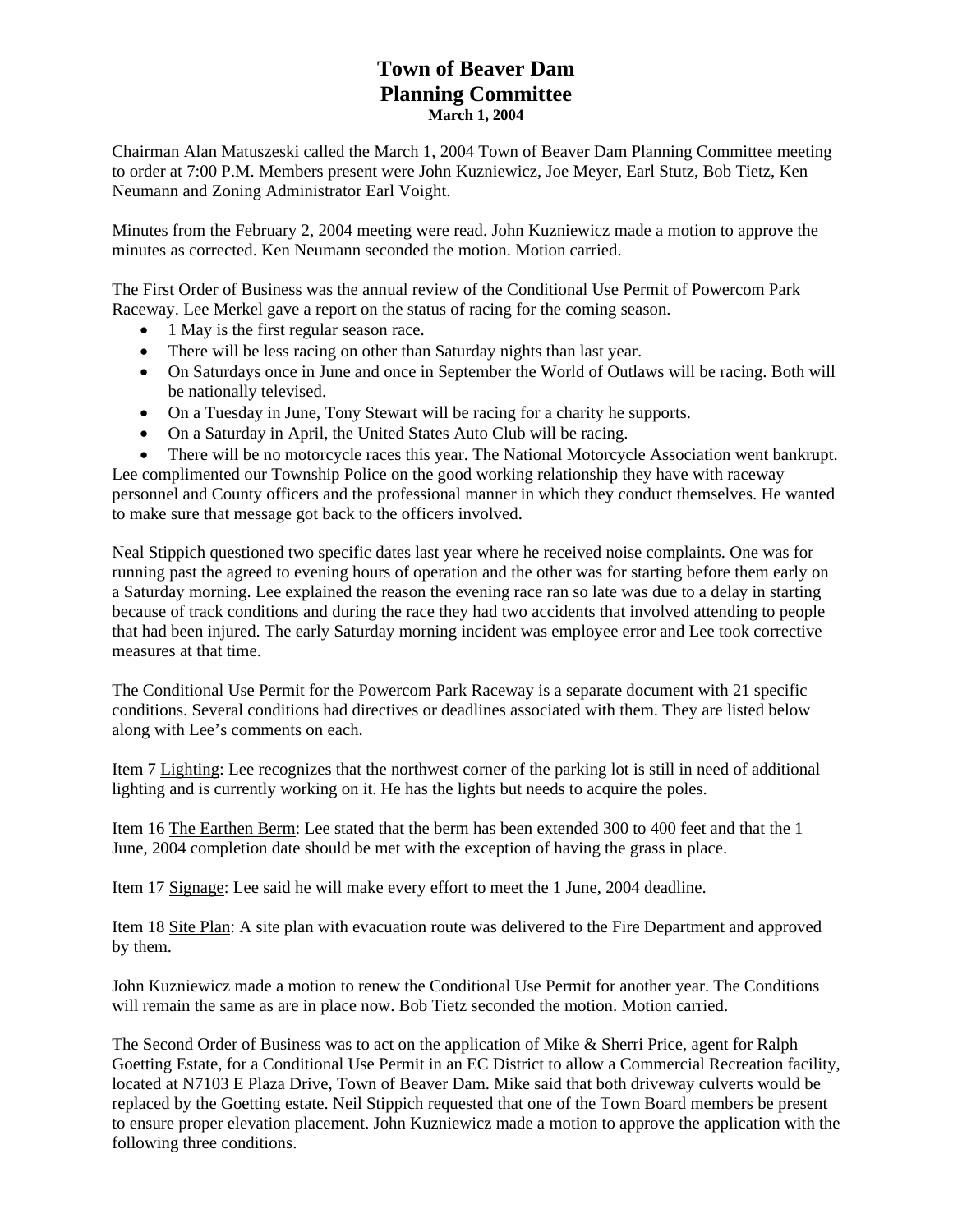- 1. There will be no parking on the Town Road.
- 2. Both driveway culverts will be replaced by the Goetting estate.
- 3. Activities at this location will be those as stated in the document provided by Mike & Sherri Price. It reads as follows:

#### **Cornerstone Gymnastics and Recreation Center**

Our goal is to provide a safe, fun and family oriented recreational facility for Beaver Dam and the surrounding communities. We feel that Beaver Dam and the surrounding communities do not have much to offer for children and teenagers and we want to give them a place to go and a place to work.

Our facility will include gymnastics equipment, in ground trampolines, a foam filled pit, a sport court and some weight equipment.

We will offer top notch gymnastics programs for toddlers to adult as well as birthday parties and field trips. The Sport Court will have many uses, such as basketball and volleyball, as well as roller hockey and indoor soccer. We will offer open gym times for different age groups as well.

We have contacted many of the youth organizations in the community and they have stated that they would much welcome a facility of this nature and would utilize our facility.

Ken Neumann seconded the motion. Motion carried

Alan Matuszeski made a motion to adjourn. Bob Tietz seconded the motion. Motion carried.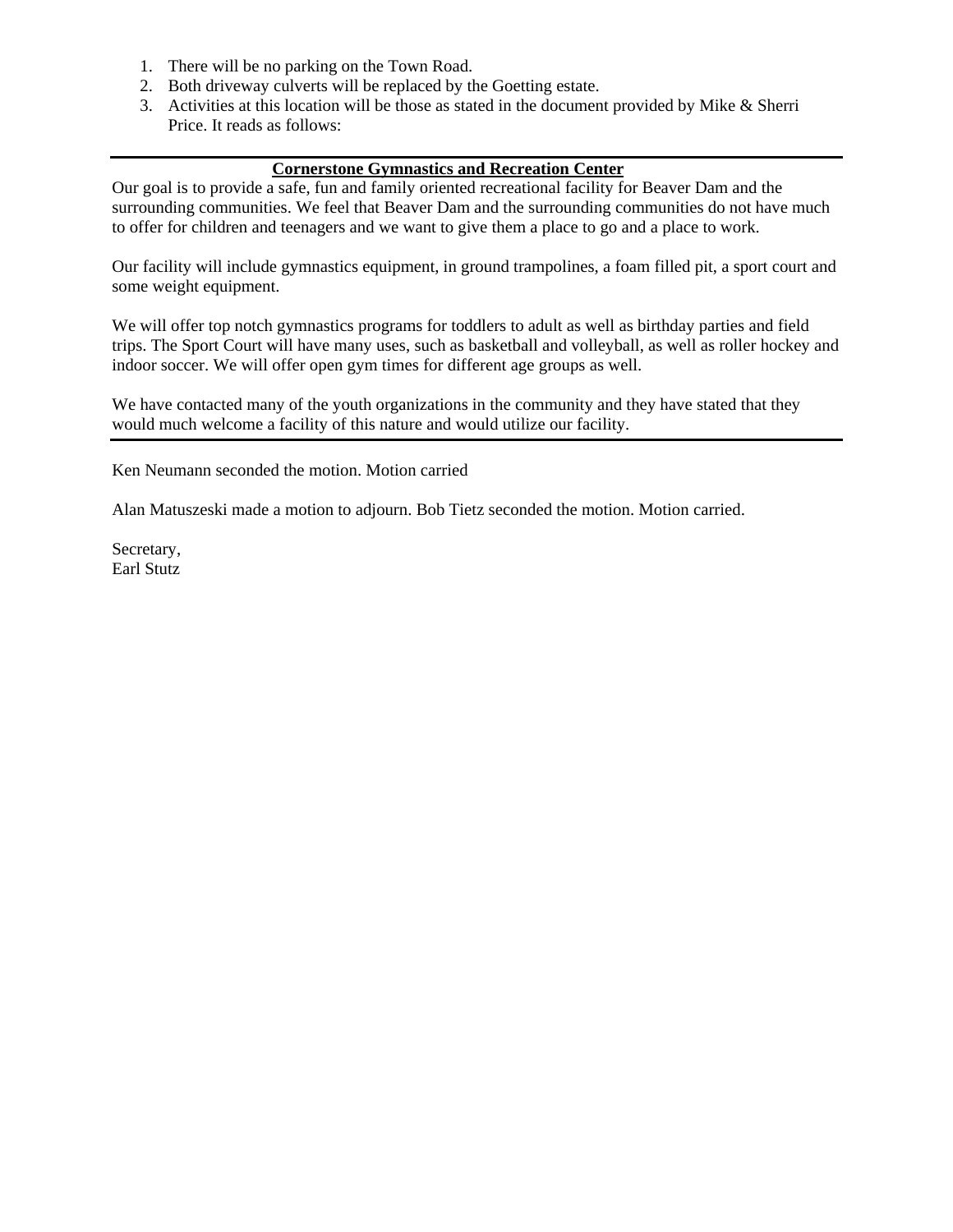# **Power.Com Park Raceway**

# Conditional Use Permit

March 1, 2004

A Conditional Use Permit shall be granted to Power.Com Park Raceway for the purpose of conducting motorized racing and other events allowed in this permit. The permit may be suspended and/or a citation may be issued if the following conditions are violated.

- **1**. **NOISE LEVELS** are to be measured at the entrance to Power.Com Park on Raceway Road. This conditional use permit is permitting 75 decibels as being the highest level of noise allowed. When and if the wind is from the Southwest, the official taking the decibel reading of noise be instructed to give some allowance as to the decibel reading taken and monitored of up to 85 dBA.
- **2. TRAFFIC CONTROL**; The Raceway is responsible for furnishing personnel to control traffic inside the grounds entering and leaving events held at the Raceway.
- **3. Parking** for all events held at the Raceway is to be accommodated on Raceway property in designated parking areas approved by the Beaver Dam Fire Department. This approval is to be filed with the Town of Beaver Dam by the Raceway.
- **4. OVERNIGHT CAMPING OR PARKING is** permitted only when related to racing events. Any type of overnight camping or parking unrelated to racing events will be considered upon application for this consideration to the Town of Beaver Dam Planning Committee.
- **5. HOURS OF OPERATION** for permitted events; Monday thru Thursday 3:00 P.M. to 10:30 P.M., Friday and Saturday 3:00 P.M. to 11:00 P.M., and Sundays 12:00 P.M. to 9:00 P.M. Memorial and Labor Day Sunday night races from 1:00 P.M. to 10:00 P.M. Fourth of July celebration race if held on July  $3^{rd}$  or  $4^{th}$  to be from 1:00 P.M. to 10:00 P.M. Fourth of July celebration held on any other weeknight shall be at times stated for those weeknights. A one-hour closing time extension will be granted for weather delays (rain) for all events. Rain cancelled events may be held on the following Sunday. Two events per year will be allowed to run past the permitted hours of operation for one-half hour without a fine. If the over-run is more than onehalf hour, the race date event will be considered to be time over-run and subject to the following described fines and be considered the same as any other over-run. Over-runs will be subject to a citation from the Town of Beaver Dam Police Department. Fines will be levied on a per racing date basis and increase \$250.00 dollars with each subsequent offense. The first offense will be \$250.00, \$500.00 for the second, \$750.00 dollars for the third and \$1,000.00 for the fourth and all subsequent offenses. No more than one fine will be assessed on a given date. This applies to one racing season at a time and starts over from zero the following season.
- **6. TYPES OF USE** will include weekly car racing, motorcycle racing, snowmobile racing, and monster truck (car crushing), totaling 45 events. Eight special events including Sprint car racing, truck and tractor pulls, and Country Western and/or Rock music concerts with decibel limits increased 10 points, from 75 to 85 dBA, to be measured at the entrance to Power.Com Park on Raceway Road. If the wind is from the southwest the decibel limit will be 90. The special events must be identified and the Town of Beaver Dam notified of them before the season start and also listed or identified on the season program.
- **7. LIGHTING** for the track-racing surface shall be done with a high mast pole. There shall be additional lighting for the parking area and roadway to promote safety for the spectators as they attend performances and or races at Power.Com Park.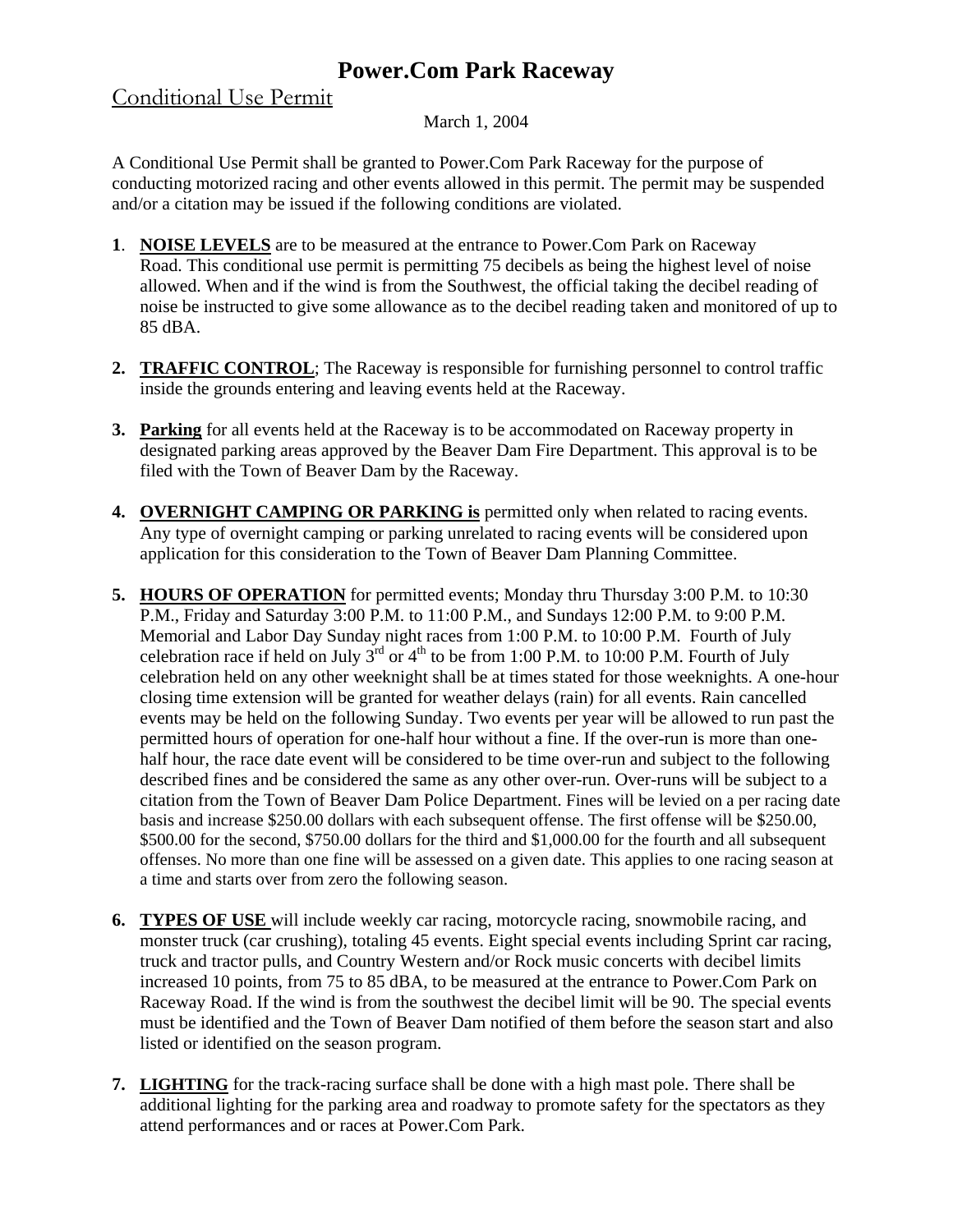- **8. DNR, STATE, and LOCAL** requirements must be met and an annual inspection shall be done by the local fire dept. A report from the fire dept. shall be sent to the Town of Beaver Dam annually showing that all fire code requirements have been met.
- **9. GROUNDS** are to be cleaned of trash in 24 hours after each event.
- **10. NO OUTSIDE STORAGE** except operable track maintenance equipment. All damaged race vehicles to be removed in 7 days.
- **11. ANY SIGNAGE** is the responsibility of Power.Com Park Raceway. For signage to be erected, the proper permits from the Town of Beaver Dam and other government bodies having jurisdiction over the placement of such would need to be applied for and received.
- **12. CROWD CONTROL.** Power.Com Park shall have on duty on the grounds as a minimum, 4 security people with some experience or training, at all events.
- **13. DUST CONTROL** The track, parking lot and roads shall be watered so as to not visibly emit dust.
- **14. PRACTICE or Test Situations or Rentals** are restricted to 15 times per year during the hours of 10:00 A.M. to 9:00 P.M. These shall be permitted at the maximum decibel limit set forth in condition #1.
- **15. GOOD HOUSEKEEPING** must be practiced.
- **16. THE EARTHEN BERM** presently existing and running north of the grandstand/spectator area is to be extended, with the existing elevation being maintained, to a point intersecting a North/South centerline of the track infield. It is also required that trees/shrubbery that will be the most advantageous for sound reduction, as per recommendations by a sound engineer, be planted on the back slope of the entire berm to further enhance noise reduction. This condition is to be completed by June 1, 2004.
- **17. SIGNAGE** erected at a minimum height of 12 feet is to be installed on the outside track wall continuously, vertically and horizontally, between the turn three exit and in line with the end of top of the extended berm. This shall be completed by June 1, 2004.
- **18. A SITE PLAN** showing all the uses of the grounds at the Raceway must be approved by the Beaver Dam Fire Dept. and filed with the Town of Beaver Dam.
- **19. CONSULTANTS** or Engineers with expertise in sound reduction or abatement are requested to be used for design recommendations to maximize sound decibel reduction when constructing advertisement signs around the track, when extending the berm and plantings on it, and/or for ways to reduce sounds emitted from the Raceway. Their recommendations for decibel levels allowed and monitored as in condition #1of this permit would be considered by this committee if and when a report was presented.
- **20. MODIFICATION** of any of these conditions during the term of the Conditional Use Permit may be done from time to time by approval of the Town of Beaver Dam Planning Committee upon application by Power.Com Park to review this Conditional Use Permit.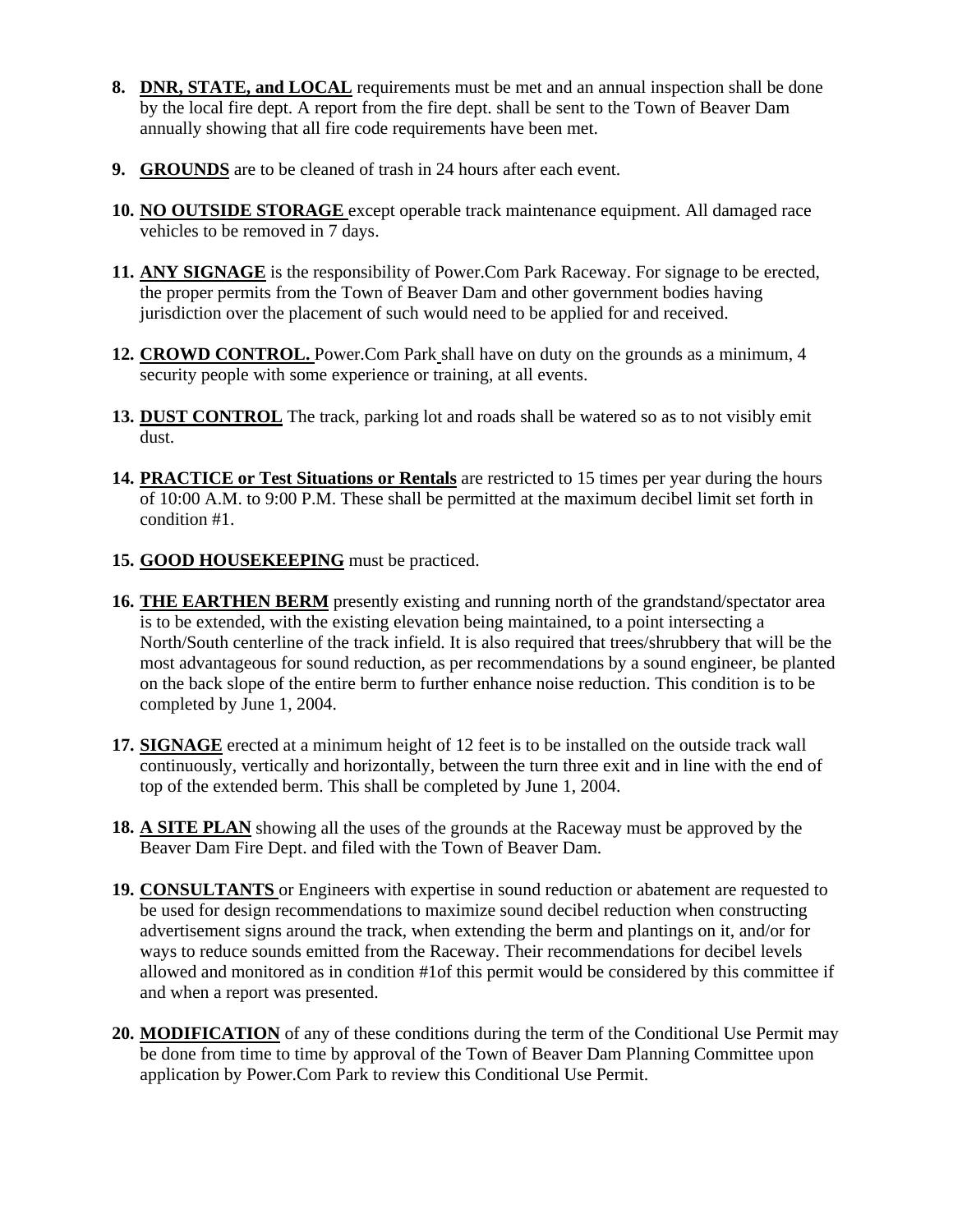**21. THIS CONDITIONAL USE PERMIT** will be subject to annual review in January of each year. The Town of Beaver Dam Planning Committee will then review the permit, if deemed necessary, for the purpose of modifying and renegotiating.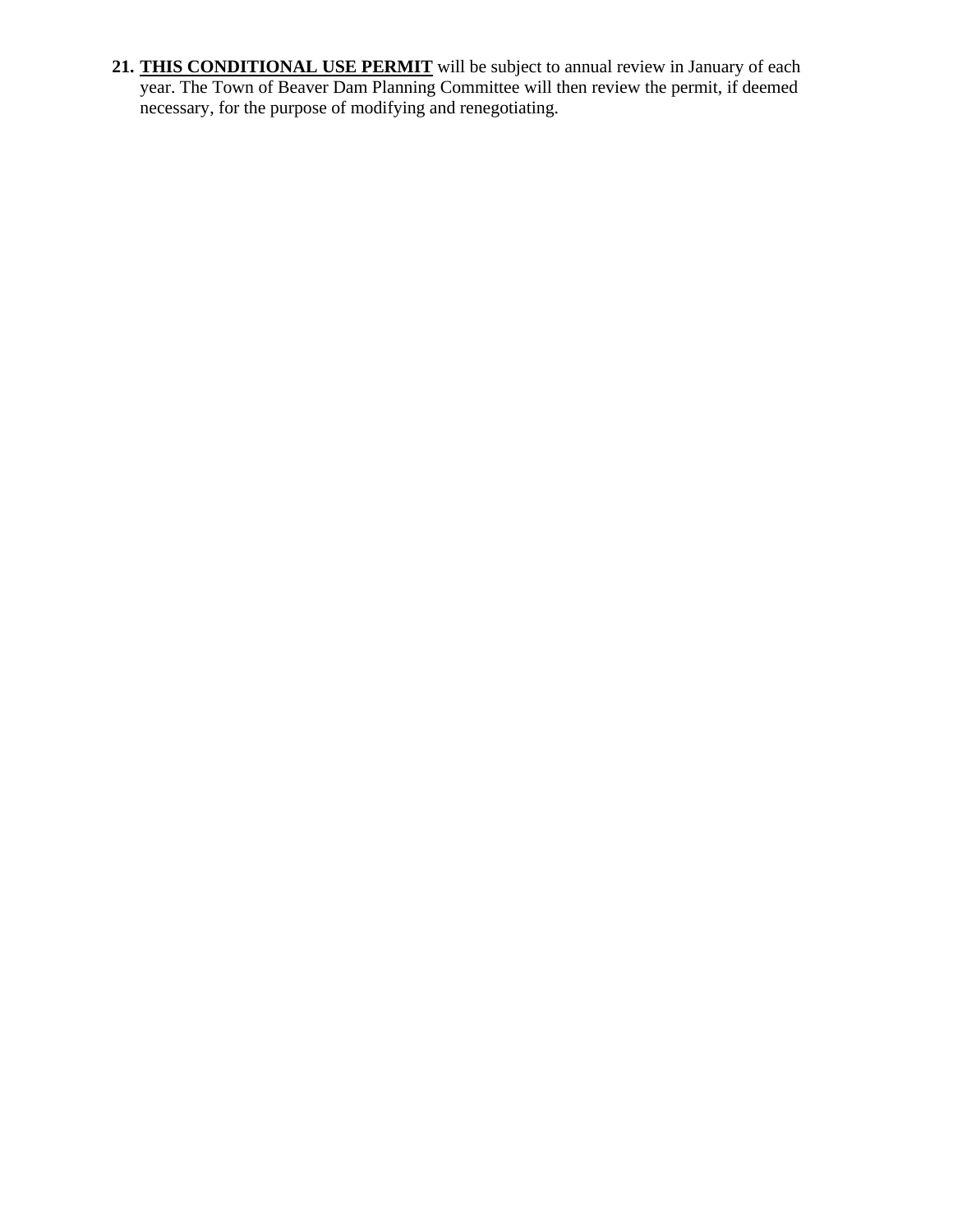# **Town of Beaver Dam Planning Committee April 5, 2004**

Chairman Alan Matuszeski called the April 5, 2004 Town of Beaver Dam Planning Committee meeting to order at 7:00 P.M. Members present were Bob Tietz , John Kuzniewicz, Joe Meyer, Earl Stutz, Larry Braker, Ken Neumann and Zoning Administrator Earl Voight.

Minutes from the March 1, 2004 meeting were read. Ken Neumann made a motion to approve the minutes as read. Bob Tietz seconded the motion. Motion carried.

The First Order of Business was to act on the Letter of Intent of Ralph Goetting Jr., agent for Ralph Goetting Sr. Trust, to create 3 parcels from parcel 14-003, at N7103 E Plaza Drive. John Kuzniewicz made a motion to create one parcel at 14-003 of 1.02 acres. Larry Braker seconded the motion. Motion carried.

The Second Order of Business was to Discuss and recommend to Town Board on the petition for Tri C Development to allow Allison Lane to connect to North Crystal Lake Road. Dick Cromheecke had contacted Al and requested it be tabled. Larry Braker made a motion to table the petition. Ken Neumann seconded the motion. Motion carried.

The Third Order of Business was to review and decide on the conditions of the Conditional Use Permit of Sensations Lingerie/Mark & Dana Wilson, issued on October 13, 2003. Mike Cieslwicz, the Township's insurance company attorney, recommended we amend the Conditional Use and completely remove the second condition that states "they can not sell adult toys, x rated videos, books or magazines". Our existing ordinances don't address this type of establishment so we can't regulate it. Mike also said that based on his experience with the judge that would be hearing this case and his position on First Amendment Right cases; we stood a real good chance of losing and having to pay the attorney fees plus damages to the opposition. This had already been discussed with the Town Board and our Township attorney and they both agreed with Mike's recommendation. John Kuzniewicz made a motion to delete the second condition of the October 13, 2003 Conditional Use Permit. Earl Stutz seconded the motion. Motion carried.

John Kuzniewicz made a motion to adjourn. Larry Braker seconded the motion. Motion carried.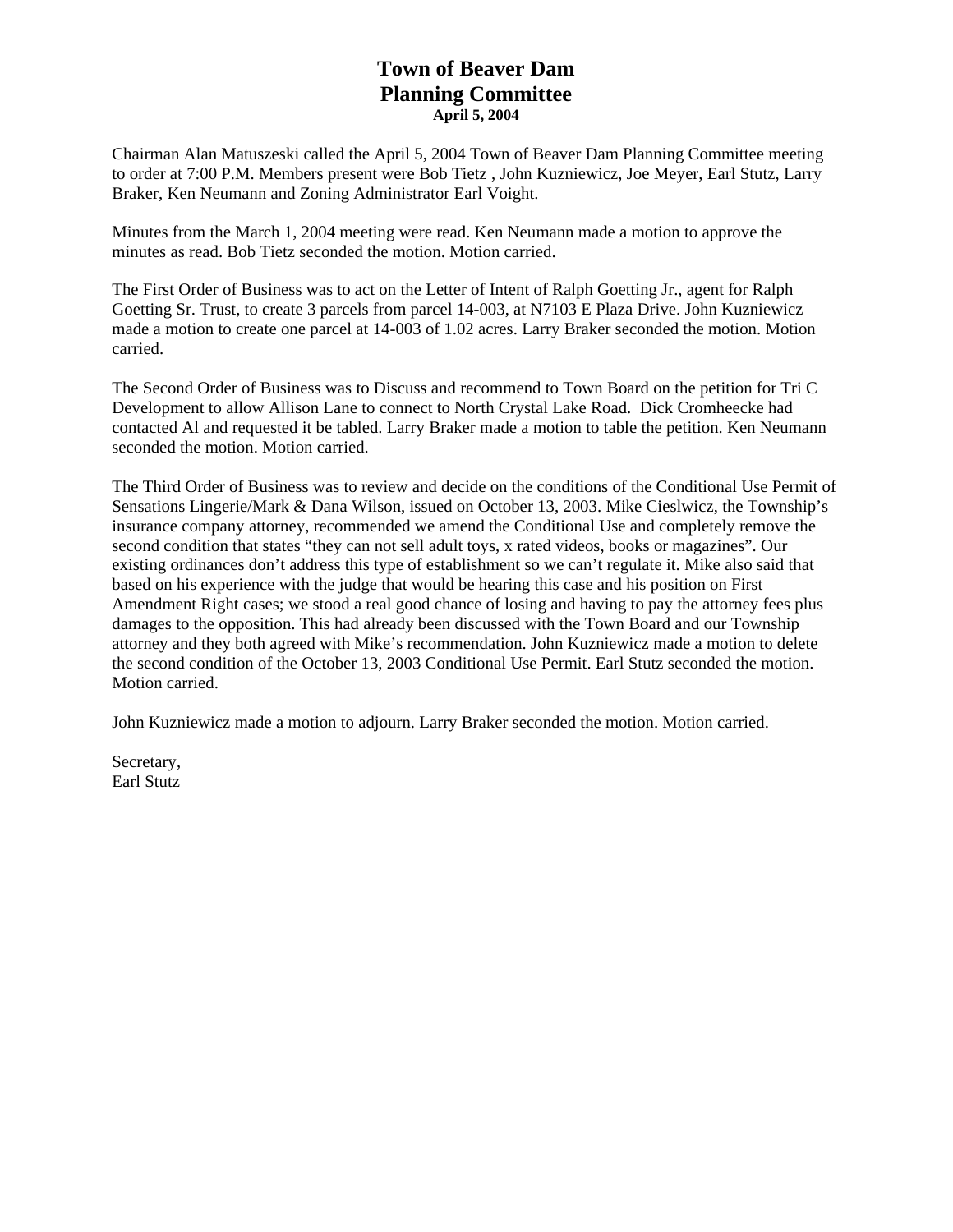# **Town of Beaver Dam Planning Committee May 3, 2004**

Chairman Alan Matuszeski called the May 3, 2004 Town of Beaver Dam Planning Committee meeting to order at 7:00 P.M. Members present were Mike Canniff , John Kuzniewicz, Joe Meyer, Earl Stutz, Larry Braker, Ken Neumann and Zoning Administrator Earl Voight.

Minutes from the April 5, 2004 meeting were read. Ken Neumann made a motion to approve the minutes as read. Joe Meyer seconded the motion. Motion carried.

The First Order of Business was to act on the request of Absolute Self Storage to amend the Conditional Use Permit issued in October of 2002, to allow 3 warehouses on their property lot instead of 2. Michael Firchow explained his plan and presented documentation including a letter from Dan Prunuske (dated 29 April, 2004) showing that with the three buildings he would still be below the limit of 70% impervious area of the individual lot as we require. He would actually be at 61.5%. Larry Braker made a motion to approve the requested amendment. John Kuzniewicz seconded the motion. Motion carried.

The Second Order of Business was to act on the application of Charles & Virginia Ganske Family Trust for a Conditional Use Permit to allow farm consolidation in an A-1 district, located at W7561 Hwy W, Juneau in the NE ¼ of NW ¼ Sect. 24. Charles explained that he wants to separate the buildings along with the five acres they sit on, from the rest of the farm so he can sell them off separately. John Kuzniewicz made a motion to approve the Conditional Use. Mike Canniff seconded the motion. Motion carried.

The Third Order of Business was to act on the application for a Letter of Intent for the same parcel. John Kuzniewicz made a motion to approve the Letter of Intent. Ken Neumann seconded the motion. Motion carried.

The Fourth Order of Business was to act on the application of William & Frieda Kern for a Conditional Use Permit for two non-farm residential lots located in the NE ¼ and SE ¼ of Section 22, T11-R14 Town of Beaver Dam. Frieda provided a drawing showing where the two proposed lots would be located. Our zoning map indicated the first lot was zoned A-2. The second one however is zoned A-1, so it can not be acted upon until the land is rezoned. The first lot is located in the SE ¼ of the NE ¼ of Section 22, T11- R14 and is two acres in size. Larry Braker made a motion to approve the Conditional Use for the first lot with the following two conditions.

1. A water study must be completed.

2. No further development can take place on the remaining 38 acres.

Ken Neumann seconded the motion. Motion carried.

The Fifth Order of Business was to act on the Letter of Intent to create two parcels at the above locations. Earl Stutz made a motion to approve the Letter of Intent for the first lot. Ken Neumann seconded the motion. Motion carried. John Kuzniewicz made a motion to table the request for the second lot. Joe Meyer seconded the motion. Motion carried.

The Sixth Order of Business was to act on the application of United Coop for a Conditional Use Permit in an Industrial District for processing and storage of fertilizer, chemicals and insecticides and other products, located on the SW ¼ of NW ¼ of Section 7, corner of Iron Rd. and Cty Hwy D at W9710 Hwy D. David Cramer explained how the building was going to be used, it's layout, where the driveways would be, the type of construction and showed pictures of a similar structure. The peak of the building is sixty two feet three inches high. This exceeds the Township ordinance maximum height of sixty feet. Also a small portion of the east corner of the building is within the building setback. One audience member raised a concern regarding the amount of dust that truck traffic would generate going in and out of the facility. John Kuzniewicz made a motion to approve the Conditional Use with two conditions.

1. The driveways on the north and east side of the building must be paved.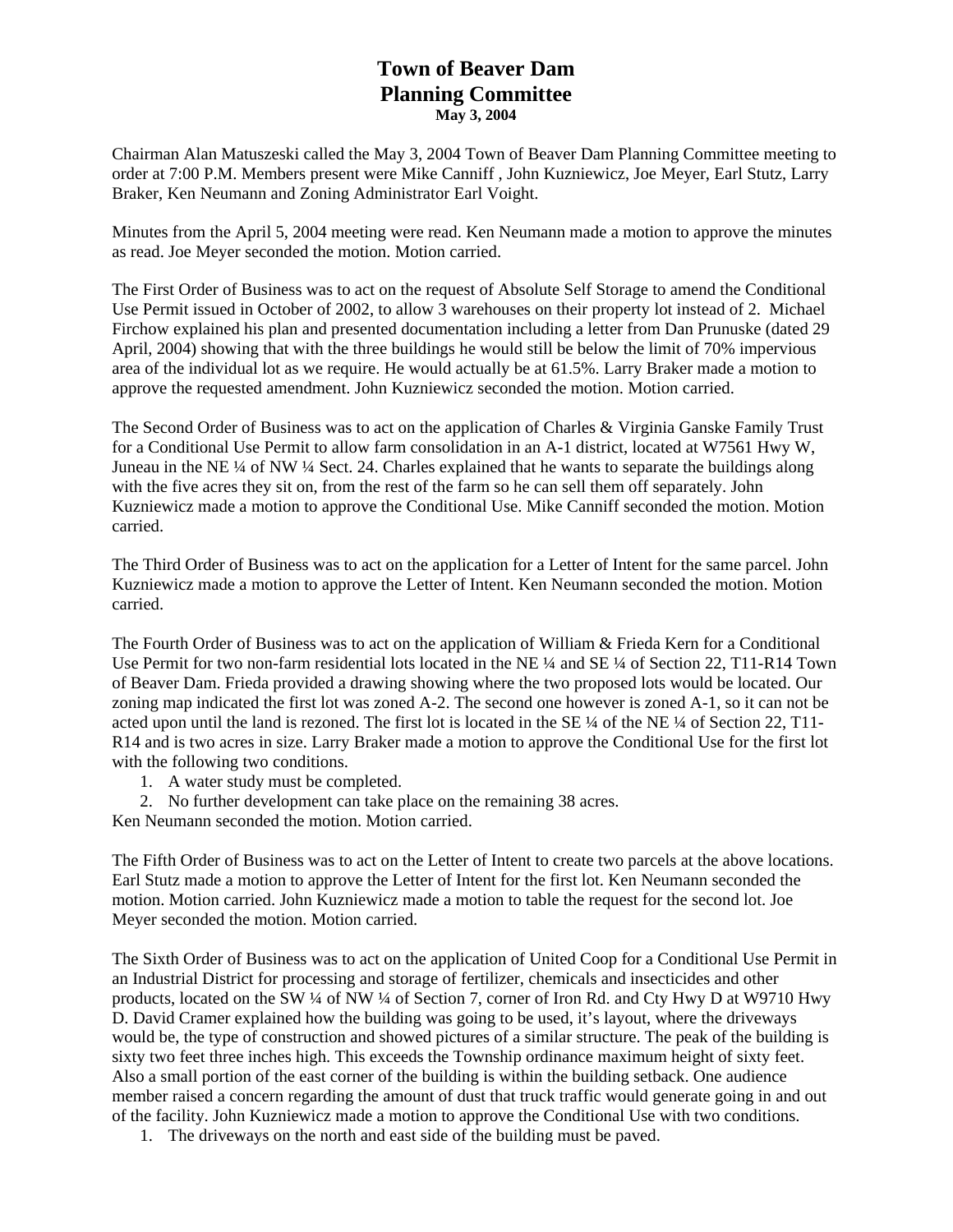2. The Board of Appeals approves the variance for the building height and the east corner being within the building setback. If they are not approved, this motion fails. Ken Neumann seconded the motion. Motion carried.

The Seventh Order of Business was to Review and Recommend to the Town Board on the petition of Scott Eberle for dedication of street right away regarding Cherry Dr. and Shady Oak Lane. Mike Canniff made a motion to recommend to the Town Board to move the road to where it was originally planned. Joe Meyer seconded the motion. Motion carried.

The Eighth Order of Business was to Review and Recommend to the Town Board the Tri-C Development request that was tabled at the April 5, 2004 meeting, requesting permission for a road to be connected to North Crystal Lake Road. Karen Christianson, representing Tri-C Development, explained the request. An audience member who lives across from the proposed new road asked if there were any plans to rebuild North Crystal Lake Road and raised questions about the quantity of additional traffic that this new road would add now and in the future as the rest of the development is finished. John Kuzniewicz made a motion to deny the request. Ken Neumann seconded the motion. Motion carried.

John Kuzniewicz made a motion to adjourn. Joe Meyer seconded the motion. Motion carried.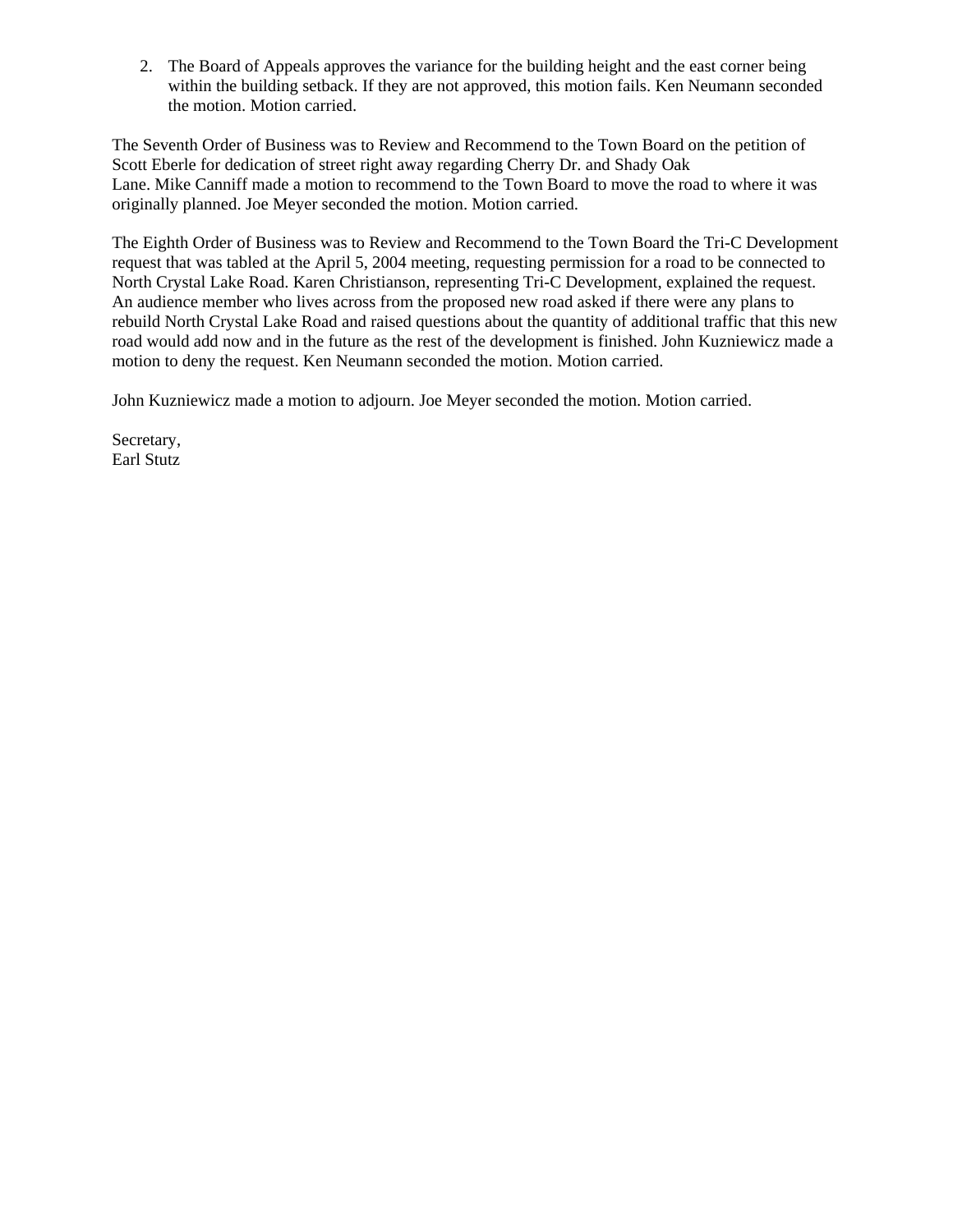# **Town of Beaver Dam Planning Committee May 17, 2004**

Chairman Alan Matuszeski called the May 17, 2004 Town of Beaver Dam Planning Committee meeting to order at 7:00 P.M. Members present were Mike Canniff , John Kuzniewicz, Bob Tietz, Earl Stutz, Larry Braker, Ken Neumann and Zoning Administrator Earl Voight.

Minutes from the May 3, 2004 meeting were read. Ken Neumann made a motion to approve the minutes as read. Larry Braker seconded the motion. Motion carried.

The First Order of Business was to act on the application of Tim Paitrick/Don Fabisch for a Conditional Use Permit in an EC District for auto repair service and warehousing located at N7117 and N7137 East Plaza Drive at SE ¼ of the NE ¼ of Section 3 T11-R14, Town of Beaver Dam. Tim explained that the north building would be used as dry warehouse and the middle building would be the auto repair shop. Larry Braker made a motion to approve the Conditional Use with four conditions.

- 1. No more than 3 inoperable or unlicensed cars are allowed sitting outside.
- 2. No parking is allowed on the Town Road.
- 3. No outside storage is allowed.
- 4. The driveway culverts must be replaced.

Ken Neumann seconded the motion. Motion carried.

Bob Tietz made a motion to adjourn. John Kuzniewicz seconded the motion. Motion carried.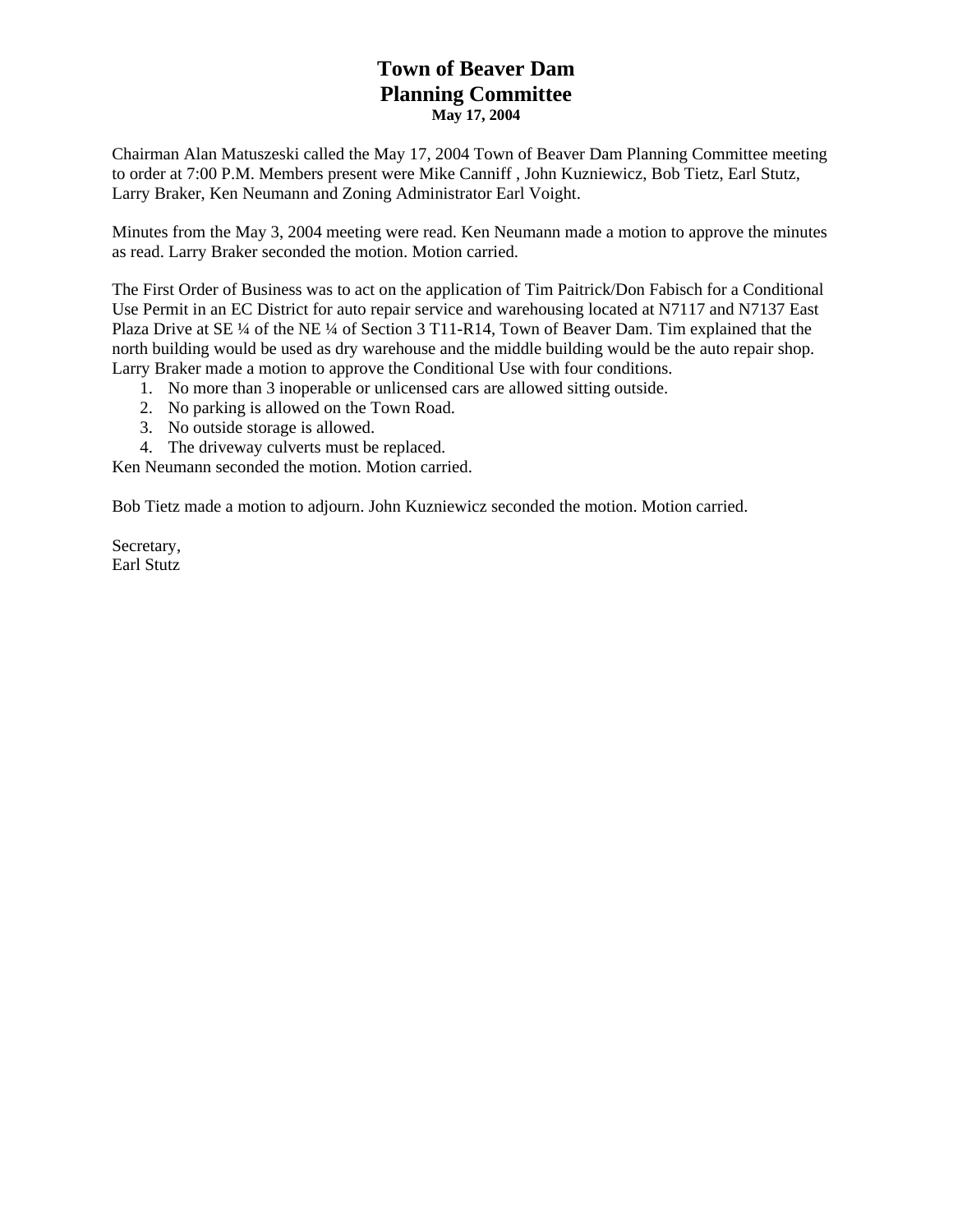# **Town of Beaver Dam Planning Committee August 2, 2004**

Chairman Alan Matuszeski called the August 2, 2004 Town of Beaver Dam Planning Committee meeting to order at 7:00 P.M. Members present were Mike Canniff, John Kuzniewicz, Joe Meyer, Earl Stutz, Larry Braker, Ken Neumann and Zoning Administrator Earl Voight.

Minutes from the July 12, 2004 meeting were read. Ken Neumann made a motion to approve the minutes as read. Larry Braker seconded the motion. Motion carried.

The First Order of Business was to discuss and act on application of New Frontier Land Surveying, agent for Scott Eberle, to create a parcel located in a R-1 District at Shady Oak Lane and Cherry Drive in NW¼ of NE ¼ Sect. 28, T12, R14. No one was in attendance to present the information so John Kuzniewicz made a motion to table the application. Ken Neumann seconded the motion. Motion carried.

The Second Order of Business was to discuss and act on the application of Andrew and Becky Voigt, agent for Earl & Marjorie Voigt, to create a parcel in a R-1 District located on Thompson Road, south of N6849 Thompson Road in Section 28, T12. Andrew explained that he now lives in the city of Beaver Dam and wants to be closer to his farm operation so he wants to build a new house at this location. There was discussion regarding the future development conditions that were put in place several years ago when the last parcel was created. There was also concern about the number of driveways accessing on to Thompson Road and the quantity of parcels that have been created on this farm over the years without an overall master plan being in place. Not having a copy of the conditions readily available for review, Joe Meyer made a motion to table the request until the conditions could be reviewed by the committee. Larry Braker seconded the motion. Motion carried.

The Third Order of Business was to discuss and act on the application of Steve Zimmerman to create a parcel located in an E.C. District at W8246 North Crystal Lake Road. Steve Johnson, owner of Able Service LLC, explained that he wants to purchase  $1 \frac{1}{2}$  acres off of the western end of the existing lot. This includes the area where the buildings now sit. The remaining acreage of this lot has several existing driveways to it. John Kuzniewicz made a motion to approve the request. Mike Canniff seconded the motion. Motion carried.

The Fourth Order of Business was to discuss and offer a general opinion to J & J Rentals on the idea of them providing outside storage for campers, boats and trailers at their N6541 Hwy 151 location. Our Committee had two suggestions:

- 1. A site plan should be provided to detail where the proposed items would be located in relationship to the existing buildings.
- 2. The new area would require 8 foot high fencing with lattice toward the Highway to help conceal the view from Highway 151.

The Fifth Order of Business was to offer a general opinion on what Everafter Kennels would need to do regarding changes they are considering making in their dog operation. They want to fence in 9 acres and make it into two separate play areas, one for large dogs and one for small dogs. They also want to fence in another 15 acres and rent it out for dog orientated group activities. There would be no additional boarding of dogs and these two areas would only be used during daylight hours. Additional vehicle parking would be provided from the existing driveway to the east parallel with Hwy E. Our committee suggested they provide a site plan showing all these proposed areas. The Committee will either amend the existing Conditional Use or create a new one.

John Kuzniewicz made a motion to adjourn. Larry Braker seconded the motion. Motion carried.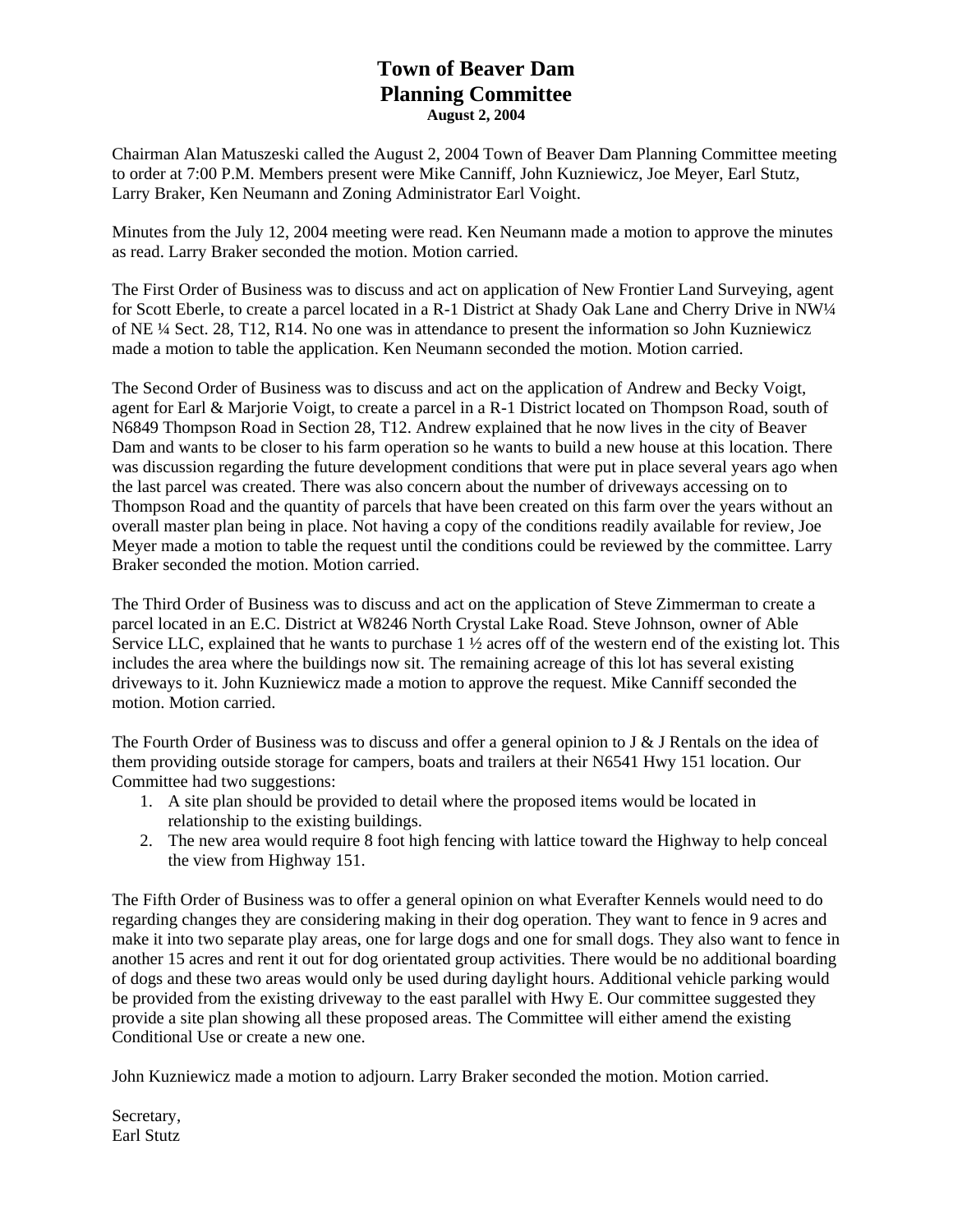#### **Town of Beaver Dam Planning Committee September 13, 2004**

Chairman Alan Matuszeski called the September 13, 2004 Town of Beaver Dam Planning Committee meeting to order at 7:00 P.M. Members present were Mike Canniff, John Kuzniewicz, Joe Meyer, Earl Stutz, Larry Braker, Bob Tietz and Zoning Administrator Earl Voight.

Minutes from the August 2, 2004 meeting were read. Bob Tietz made a motion to approve the minutes as read. John Kuzniewicz seconded the motion. Motion carried.

Alan Matuszeski indicated several requests had been made to rearrange the order of the published agenda. Therefore item five would be moved to one and item two relocated to last.

The First Order of Business was to act on the application of New Frontier Surveying, agent for Nick and Marjorie Schmitt, for a Conditional Use Permit for a non-farm resident located in an A2 District in the NE ¼ , NW ¼ , Section 28 T11R14 Town of Beaver Dam. John Kuzniewicz made a motion to approve the Conditional Use with the following conditions.

- 1. The County will have to approve a residential driveway.
- 2. Soil test for a septic system must be approved by the County
- 3. The water runoff study is waived because the location is surrounded by marsh.

Larry Braker seconded the motion. Motion carried.

The Second Order of Business was to approve the Letter of Intent to create a parcel at the same location. Mike Canniff made a motion to approve the Letter of Intent. Bob Tietz seconded the motion. Motion carried.

The Third Order of Business was to act on the tabled application of New Frontier Land Surveying, agent for Scott Eberle, to create a parcel located in a R1 District at Shady Oak Lane and Cherry Drive in NW ¼ of NE ¼ Section 28, T12 R14 Town of Beaver Dam. Mark Tomashek explained that they want to combine three separate lots to create one larger one. Mike Canniff made a motion to approve the Letter of Intent. Joe Meyer seconded. Motion carried.

The Fourth Order of Business was to act on the application of Jon S Abfall to split a 5.8 acre parcel at N6002 South Center Road in a R1 District in the SE ¼ of NE ¼, Section 19, T11R14 Town of Beaver Dam. Earl Stutz made a motion to table the application because no one was present to speak on behalf of it. Bob Tietz seconded the motion. Motion carried.

The Fifth Order of Business was to discuss and act on a recommendation to the Town Board for Bill and Frieda Kern to rezone a parcel in Section 22, from A1 to A2 on South Crystal Lake Road. John Kuzniewicz made a motion to recommend to the Town Board to approve the rezoning from A1 to A2 of all 38 acres owned by Bill and Frieda in the SE ¼ of SE ¼ of Section 22. Mike Canniff seconded the motion. Motion carried. (Ed. note: should be NE<sup>1</sup>/4-SE<sup>1</sup>/4)

The Sixth Order of Business was to act on the tabled application of Andrew and Becky Voigt, agent for Earl and Marjorie Voigt, to create a parcel in a R1 District located on Thompson Road south of N6849 Thompson Road in Section 11, T11R14. The major concern was the number of driveways accessing on to Thompson Road. After considerable discussion John Kuzniewicz made a motion to approve the Letter of Intent to create the parcel with a driveway off of Thompson Road along with the restriction that any future development of the R1 zoned land would have to come off of a new Town Road. Mike Canniff seconded the motion. Motion carried.

The Seventh Order of Business was a request by Mike Canniff to waive the water study for the first lot that was created several months ago for Bill and Frieda Kern. John Kuzniewicz made a motion to waive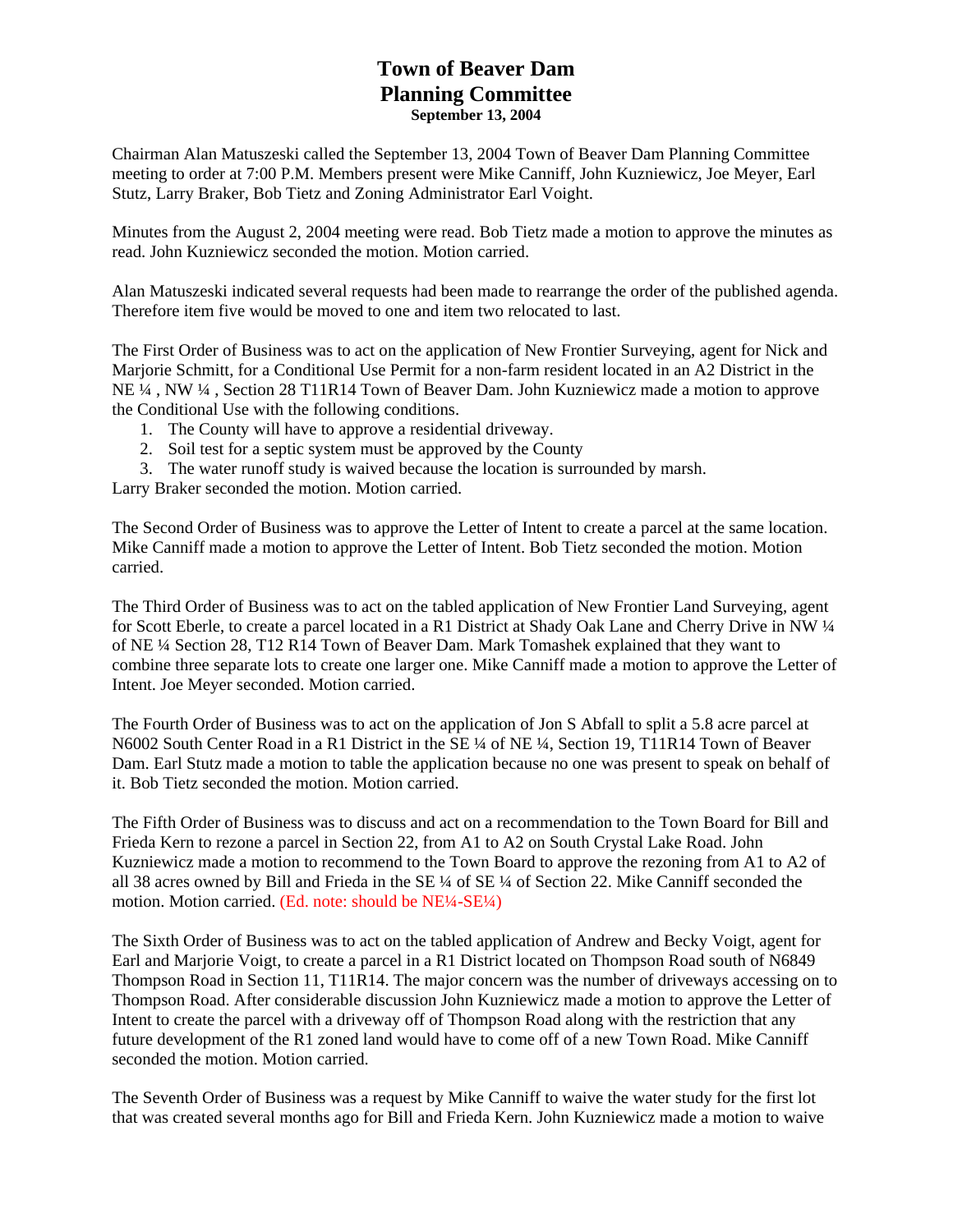the water study for the lot that was created several months ago. Bob Tietz seconded the motion. Motion carried.

The Eighth Order of Business was a request by Earl Voight to waive the water study for the new lot that was approved for his son earlier in the meeting. After considerable discussion, Bob Tietz made a motion to waive the water study. Larry Braker seconded the motion. Motion carried.

Larry Braker made a motion to adjourn. John Kuzniewicz seconded the motion. Motion carried.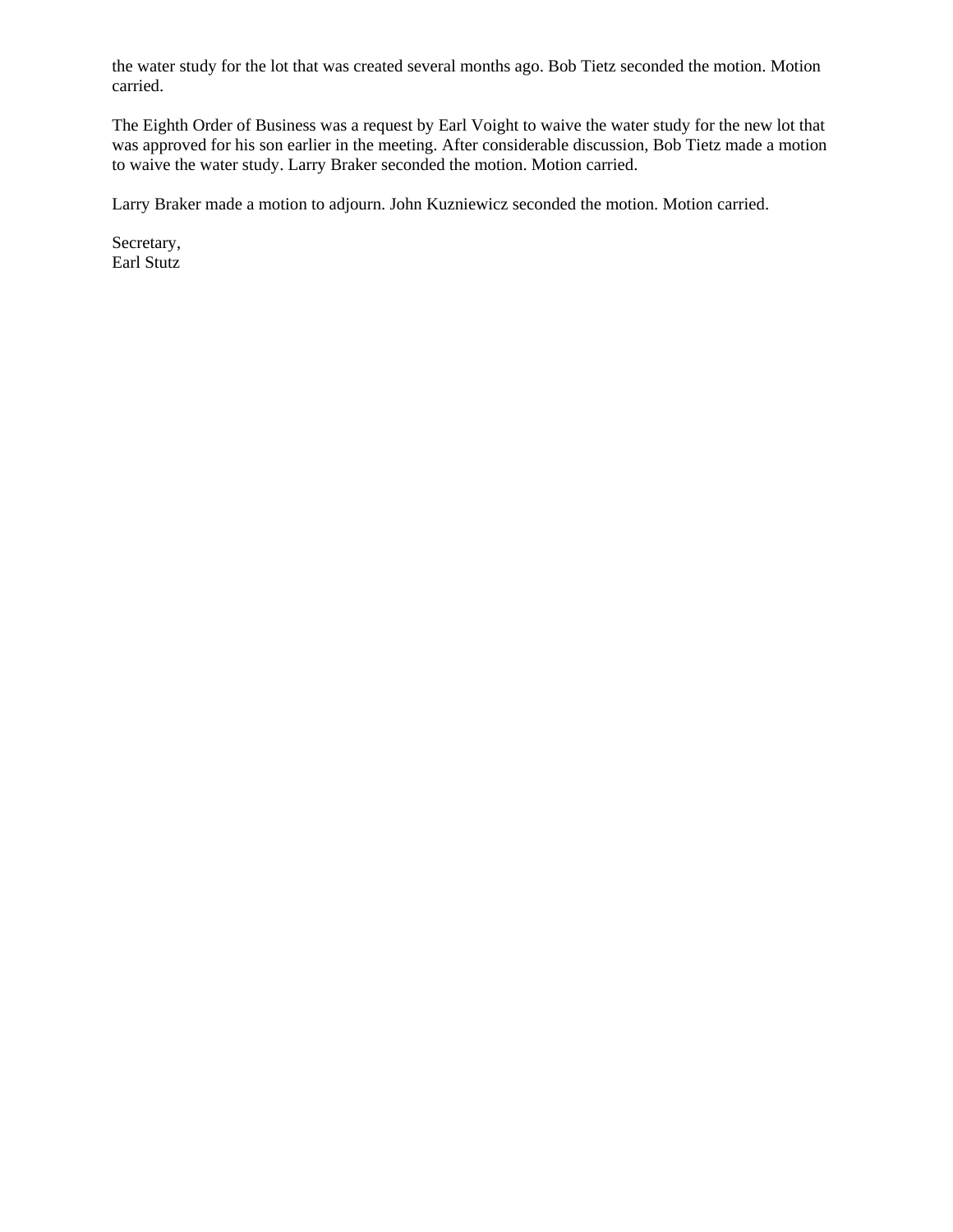# **Town of Beaver Dam Planning Committee October 4, 2004**

Chairman Alan Matuszeski called the October 4, 2004 Town of Beaver Dam Planning Committee meeting to order at 7:00 P.M. Members present were Mike Canniff, John Kuzniewicz, Joe Meyer, Earl Stutz, Larry Braker, Bob Tietz and Zoning Administrator Earl Voight.

Minutes from the September 13, 2004 meeting were read. Chairman Neal Stippich addressed our committee and explained that we do not have the authority to waive water studies because that would be direct conflict with the Town ordinances and therefore would be illegal. John Kuzniewicz made a motion to resend all three of the water studies that were waived at last months meeting. Joe Meyer seconded the motion. Motion carried.

The First Order of Business was to Act on the application of Mike Rosanske and Jason Maleck for a Conditional Use permit to expand their existing Dog Kennel permit in an A1 District located at W7786 Cty Hwy E in SE ¼ of NE ¼ Section 35T12R14. Mike explained that they are not asking for permission to add to the number of dogs they can kennel under the existing Conditional Use permit. They are asking to fence nine more acres in addition to what they have now. The fencing will be a cyclone style that is four feet high. The fencing facing Hwy E will be stockade style Their plan also includes the addition of a new driveway straight across from Muhle Court or the relocation of there existing driveway to that spot. There will be no lighting for the newly fenced area. The hours of operation will be 7:00 AM to dusk. The plan is to create a Dodge County Dog Park Association and provide a fenced in off leash place for County residents to take their dogs. Larry Braker made a motion to approve the expansion of the Conditional Use permit to fence in nine additional acres with the following two conditions:

- 1. There can not be any parking on Hwy E.
- 2. The kennel will follow the rules of operation as detailed in items one through fifteen of the Dog Park Rules and Regulations.

Joe Meyer seconded the motion. Motion carried.

The Second Order of Business was to Act on the tabled Letter of Intent of John S Abfall to split a 5.8 acre parcel at N6002 South Center Road. There was considerable discussion about the options for this parcel because of the concern to limit the number of driveways onto South Center Road. Larry Braker made a motion to approve the letter of Intent with the following two conditions:

- 1. A water runoff study must be done on the north lot.
- 2. The driveway will service both existing lots and or any further division of these lots. Mike Canniff seconded the motion. Motion carried.

The Third Order of Business was to Act on the application of Cameron Giese for a Letter of Intent to divide Lot 15 in Bainbridge Subdivision on Zimmerman Drive in the Town of Beaver Dam in Section 6. John Kuzniewicz made a motion to deny the request because the original developer only had approved septic locations on one end of the lot. Therefore the lot couldn't be split. Mike Canniff seconded the motion. Motion carried.

The Fourth Order of Business was to discuss rezoning of the Citizen Publishing property at Hwy 33 and Crystal Lake Road. Jim Knowles presented a concept plan to build four eight unit condos on the northeast corner of this intersection.

Joe Meyer made a motion to adjourn. Bob Tietz seconded the motion. Motion carried.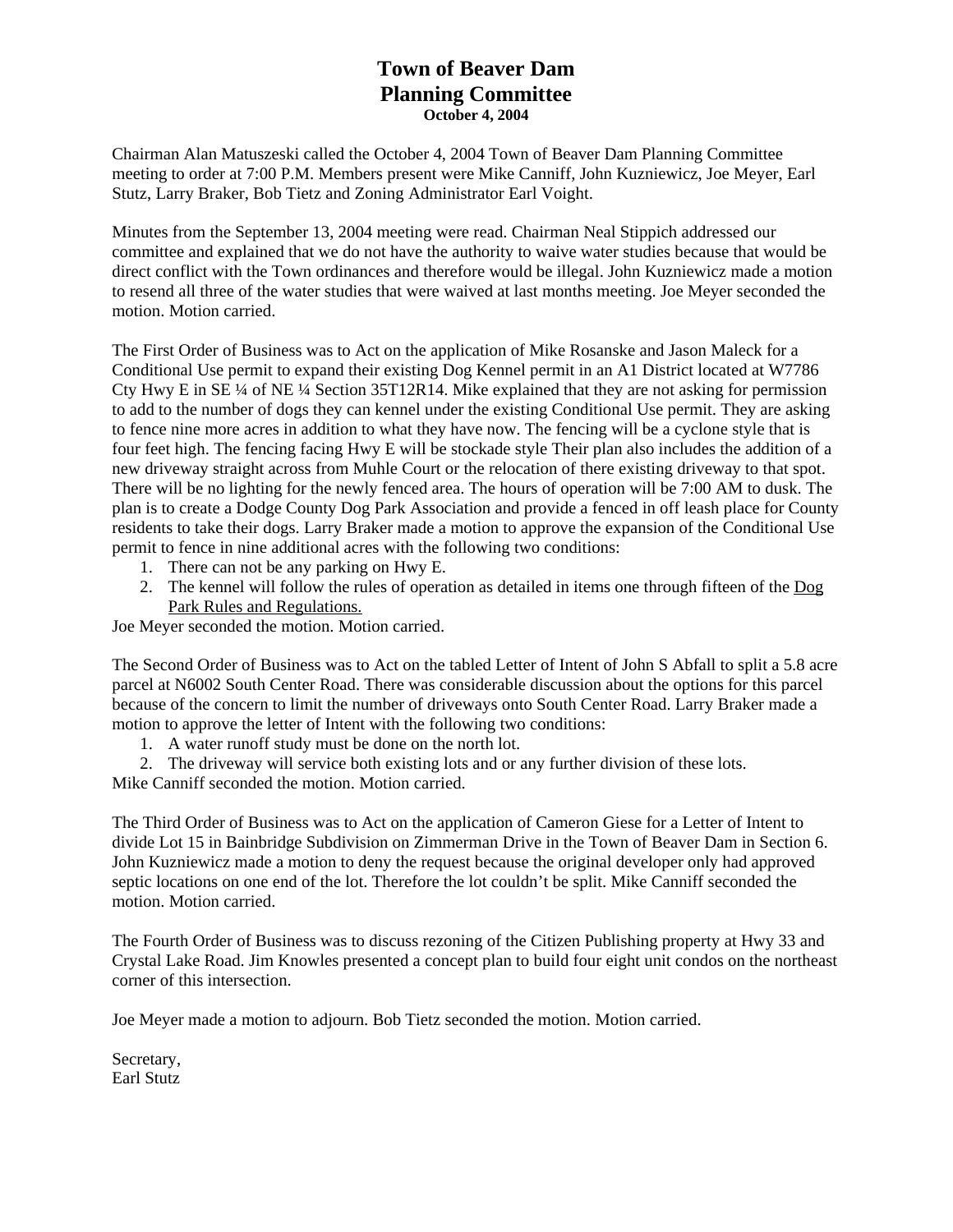#### **Town of Beaver Dam Planning Committee December 13, 2004**

Chairman Alan Matuszeski called the December 13, 2004 Town of Beaver Dam Planning Committee meeting to order at 7:00 P.M. Members present were Mike Canniff, John Kuzniewicz, Joe Meyer, Earl Stutz, Larry Braker, Bob Tietz and Zoning Administrator Earl Voight.

Minutes from the October 4, 2004 meeting were read. John Kuzniewicz made a motion to approve the minutes as read. Bob Tietz seconded the motion. Motion carried.

The First Order of Business was to Act on the application of Robb Brunelle of W8569 Cty Hwy W to create a parcel in Certified Survey Map 3663 Town of Beaver Dam. John Kuzniewicz made a motion to approve the application with the condition that the water study is completed. Mike Canniff seconded the motion. Motion carried.

The Second Order of Business was to Act on Letter of Intent of New Frontier Land Surveying, agent for Charles Hammer, to create 3 parcels along Burns Road in the NE ¼ of the NW ¼ of Section 36, T12R14 Town of Beaver Dam. Brad Johnson explained that the remaining 18 acres was all zoned R-1 but that they only wanted to create these three parcels at the present time. There was considerable concern and discussion regarding the water runoff study and how it could be properly completed without looking at the entire 18 acres rather than just the three lots they wanted to create now. Alan Matuszeski made a motion to table the request until a complete concept plan of the remaining 18 acres is completed along with a water study that also includes all of the same acreage. The three parcels requested with this Letter of Intent would be handled separately as a 3 Lot Certified Survey. John Kuzniewicz seconded the motion. Motion carried.

The Third Order of Business was to Discuss and Recommend to the Town Board on the application of Richard Zieman to rezone 40.05 acres from A-1 to Commercial in the SW ¼ of the NE ¼ of the SE ¼ of the NW ¼ of Section 22, T12R14 on Kellom Road. The long range Comprehensive Plan for the Township shows commercial zoning along both sides of Highway 151. Larry Braker made a motion to recommend to the Town Board to approve the rezoning request from A-1 to Commercial. Mike Canniff seconded the motion. Motion carried.

The Fourth Order of Business was in reference to the drainage study that was completed for Earl and Marjorie Voight for a Lot that is to be created on Thompson Road. Neal Stippich presented a letter that he received from the Townships Engineer, Dan Prunuske, which provided Dan's recommendations regarding this study. Neal also presented a letter that he drafted which provided a list of conditions that further clarified what was required before a Certified Survey Map would be approved by the Township. Mike Canniff made a motion to approve the recommendations of the Townships Engineer and the Town Chairman's letter as part of granting the Certified Survey Map. Alan Matuszeski seconded the motion. Motion carried

John Kuzniewicz made a motion to adjourn. Larry Braker seconded the motion. Motion carried.